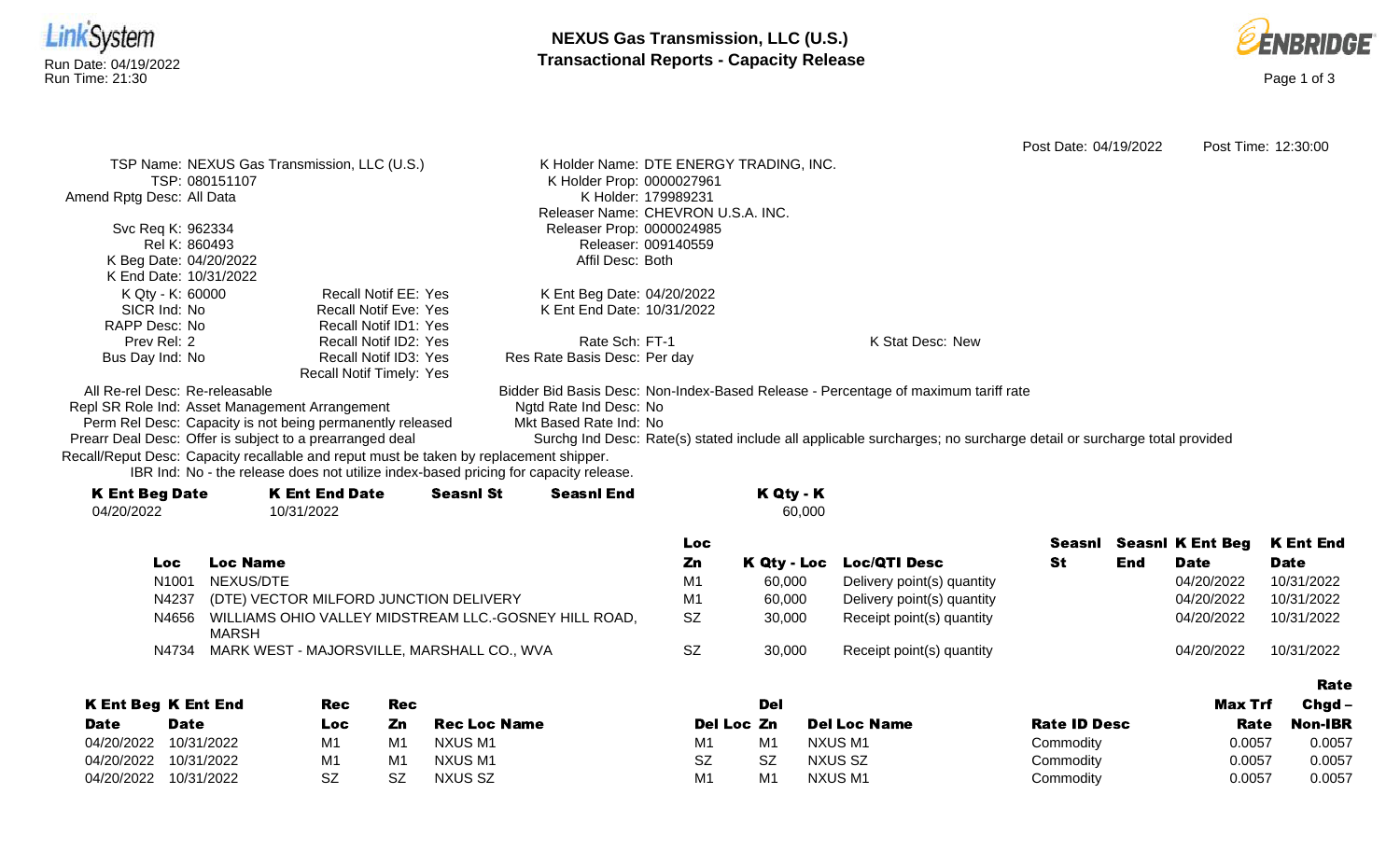



|                                              |                                         | Post Date: 04/19/2022 | Post Time: 12:30:00 |
|----------------------------------------------|-----------------------------------------|-----------------------|---------------------|
| TSP Name: NEXUS Gas Transmission, LLC (U.S.) | K Holder Name: DTE ENERGY TRADING, INC. |                       |                     |
| TSP: 080151107                               | K Holder Prop: 0000027961               |                       |                     |
| Amend Rptg Desc: All Data                    | K Holder: 179989231                     |                       |                     |
|                                              | Releaser Name: CHEVRON U.S.A. INC.      |                       |                     |
| Svc Req K: 962334                            | Releaser Prop: 0000024985               |                       |                     |
| Rel K: 860493                                | Releaser: 009140559                     |                       |                     |
| K Beg Date: 04/20/2022                       | Affil Desc: Both                        |                       |                     |
| K End Date: 10/31/2022                       |                                         |                       |                     |
|                                              |                                         |                       | Rate                |

|             | <b>K Ent Beg K Ent End</b> | Rec  | Rec       |                     |                | Del |                     |                     | Max Trf | Chad –         |
|-------------|----------------------------|------|-----------|---------------------|----------------|-----|---------------------|---------------------|---------|----------------|
| <b>Date</b> | <b>Date</b>                | Loc: | Zn        | <b>Rec Loc Name</b> | Del Loc Zn     |     | <b>Del Loc Name</b> | <b>Rate ID Desc</b> | Rate    | <b>Non-IBR</b> |
| 04/20/2022  | 10/31/2022                 |      | <b>SZ</b> | <b>NXUS SZ</b>      | <b>SZ</b>      | SZ  | NXUS SZ             | Commodity           | 0.0000  | 0.0000         |
| 04/20/2022  | 10/31/2022                 | M1   | M1        | NXUS M1             | M <sub>1</sub> | M1  | NXUS M1             | Reservation         | 0.8167  | 0.0000         |
| 04/20/2022  | 10/31/2022                 |      | SZ        | NXUS SZ             | <b>SZ</b>      | SZ  | NXUS SZ             | Reservation         | 0.1498  | 0.0000         |

## Recall/Reput Terms

SELLER RECALL: 1) AT SELLER S DISCRETION, SELLER HAS THE RIGHT TO RECALL THE RELEASED CAPACITY AND TERMINATE THIS TRANSACTION CONFIRMATION WITH SIXTY (60) DAYS WRITTEN NOTICE TO BUYER. RECALL WILL BE EFFECTIVE ON TH E 1ST OF THE MONTH FOLLOWING THE 60-DAY NOTICE. 2) IF AN EVENT OF DEFAU L T HAS OCCURRED AND AN EARLY TERMINATION DATE HAS BEEN DESIGNATED OR T H IS TRANSACTION CONFIRMATION EXPIRES OR IS TERMINATED, THEN THE RELEAS E D CA PACITY WILL BE RECALLED BY SELLER AS OF THE EFFECTIVE DATE OF SU C H EX PIR ATION OR TERMINATION IN ACCORDANCE WITH THIS TRANSACTION CONF IR MA TIO N AN D THE CURRENT FERC GAS TARIFF FILED BY NEXUS.

## Terms/Notes

Bid Evaluation Terms:- NET REVENUE;

Surcharge Footnote:

Maximum Tariff Rate does not include ACA surcharge, ACA surcharge will be charged based on Tariff provisions.

## Terms/Notes - AMA

AMA Obligation Quantity:- 60000;

THIS RELEASE IS MADE PURSUANT TO AN ASSET MANAGEMENT ARRANGEMENT BETWEEN THE RELEASING SHIPPER AND THE REPLACEMENT SHIPPER. PLEASE NOTE THAT TH E CAPACITY RELEASE RATE POSTED IS NOT REFLECTIVE OF THE ACTUAL ASSET MAN AGEMENT COMPENSATION ARRANGEMENTS BETWEEN THE RELEASING SHIPPER AND THE REPLACEMENT SHIPPER. THE ACTUAL COMPENSATION PAID OR OTHER CONSIDERATIO N PROVIDED TO THE RELEASING SHIPPER BY THE REPLACEMENT SHIPPER FOR THIS PREARRANGED CAPACITY RELEASE AND AS PART OF THE ASSET MANAGEMENT ARRANGE MENT CONSTITUTES FINANCIALLY SENSITIVE INFORMATION THAT WILL BE MADE CON FIDENTIALLY AVAILABLE TO AND UPON REQUEST FROM THE FEDERAL ENERGY REGULA TORY COMMISSION PURSUANT TO FERC ORDER NO. 712. THE REPLACEMENT SHIPPER , UPON NOTIFICATION FROM THE RELEASING SHIPPER, IS OBLIGAT ED TO DELIVE R QUANTITIES EQUAL TO THE RELEASING SHIPPER'S FULL REQUIREMENTS UP TO TH E CAPACITY HEREBY RELEASED TO REPLACEMENT SHIPPER ON EACH AND EVERY DAY DURING THE RELEASE TERM.